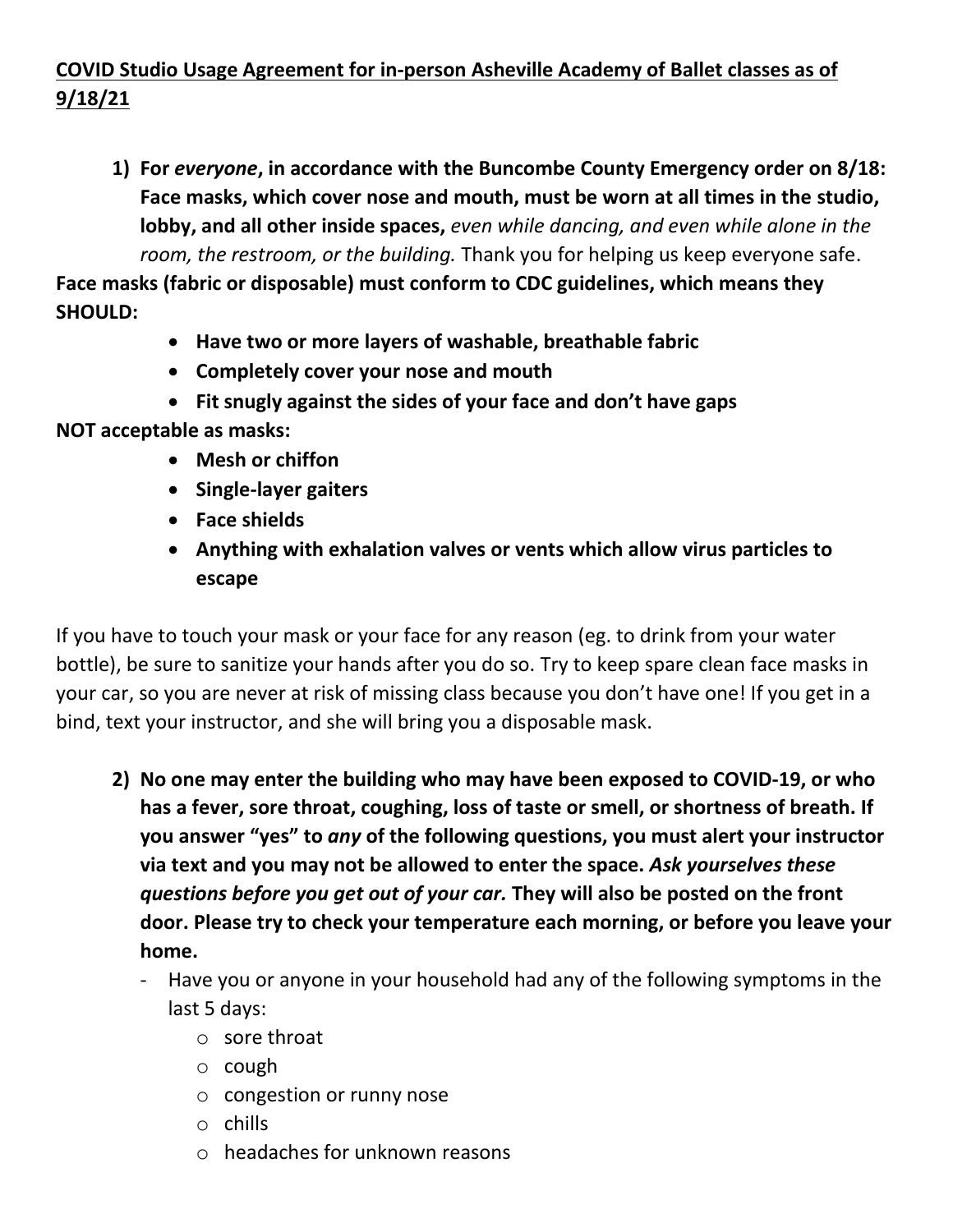- o body aches for unknown reasons
- o shortness of breath or difficulty breathing for unknown reasons
- o new loss of smell or taste
- o fever at or greater than 100.4 degrees Fahrenheit
- o nausea/vomiting/diarrhea
- Within the past 14 days, have you been in close physical contact with a person who is known to have laboratory-confirmed COVID-19 or with anyone who has any symptoms consistent with COVID-19?
- Are you isolating or quarantining because you may have been exposed to a person with COVID-19 or are worried that you may be sick with COVID-19?
- Are you currently waiting on the results of a COVID-19 test?

*\*\*Your entry into the space each day will serve as your agreement that you have asked yourselves the health screening questions and that you have no reason to believe that you or anyone with whom you have had close contact might be sick. Thank you for your care for your dance community.\*\**

- **3) Wash your hands and use hand sanitizer** (available in the lobby, by the back door nearest the creek, and by the studio stairs) frequently. We are asking that everyone wash or sanitize their hands as soon as they arrive, and sanitize their hands frequently, especially after touching their masks or faces. There will be sanitizer available at the back door; be sure to sanitize when you leave the building.
- **4) Bring your own water from home. The drinking fountain will not be in use** (it has been taped off and the water turned off for everyone's safety). If you forget your water bottle, there will be some available under the piano (ask your instructor). When you need to drink water, try to remove your mask only by unlooping one of the ear loops, so that you do not touch the mask itself, and do not set the mask down anywhere. *After you touch your mask to drink water, please sanitize your hands.*
- **5) No food at all is allowed in the building during this time, and the fridge will not be in use.** Staff for the usual cleanup is not on site. Please keep food in your car.
- **6) Parents, siblings, and friends will** *not* **be allowed to enter the studio or the lobby.** You will drop your children off at the front door at the start of class, and pick them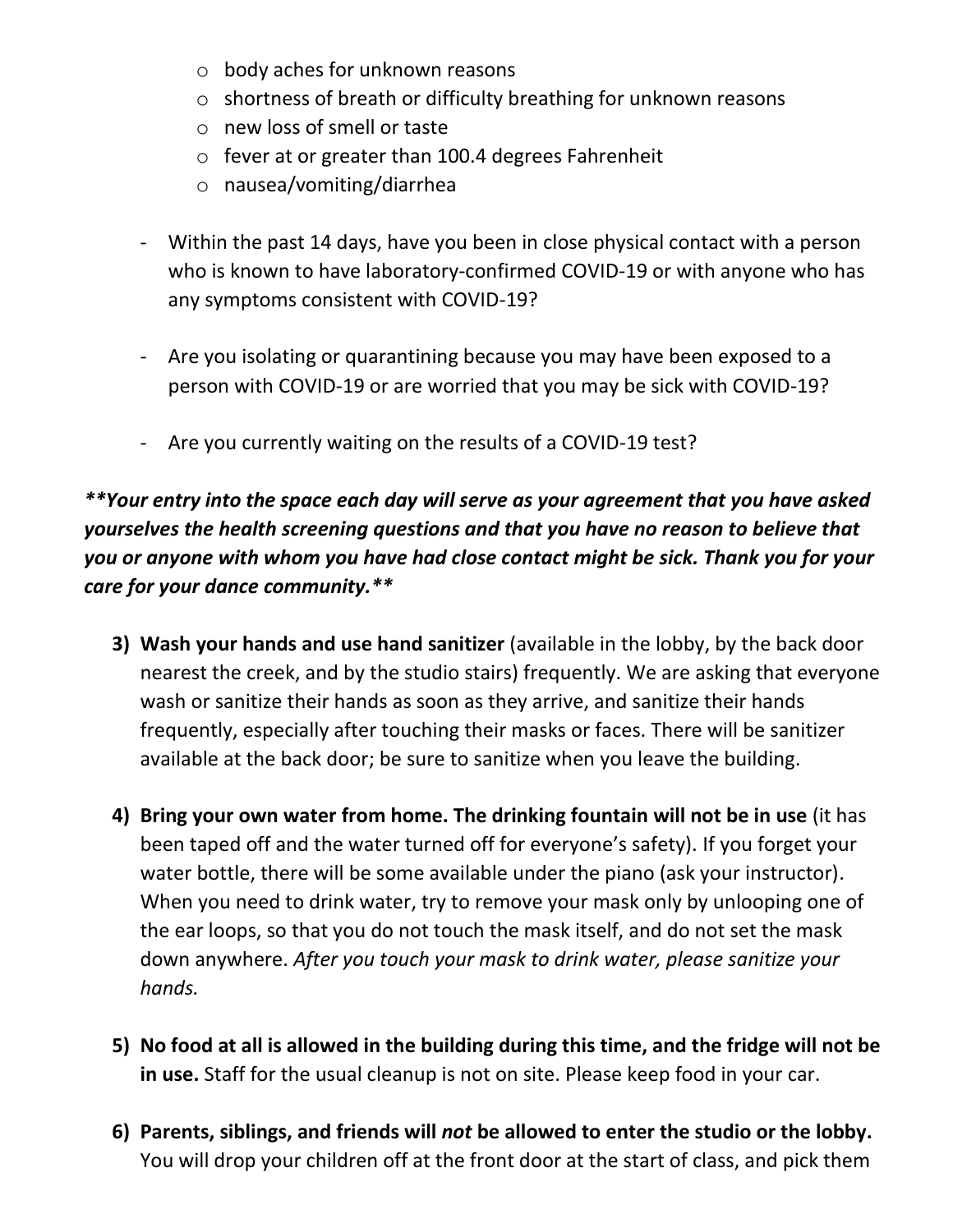up at the back door (nearest the creek) at the end of class – please be on time when class ends. Please wait in your car during the class; if you must leave the premises, be sure your child *and your child's instructor* have your phone number. *There will be no office staff on site, and the lobby doors will be locked during class.* (Parents and siblings will be allowed to use the lobby restrooms, but must ask yourselves the health screening questions before entering, and *everyone* must wear a mask while inside.)

## **7) Please carefully note the order of operations for your time at the studio.**

- a. Before you arrive, ask yourselves the health screening questions in bullet point 2, and do not enter the building if your answer to any of them was Yes. Remember to take your temperature each day before you leave home, even if that's in the morning.
- b. Please do not leave your car until five minutes before your class time, and please wear your mask when you leave your car (if you have forgotten your mask, text the instructor, who will be able to provide a disposable mask).
- c. Five minutes before your class time, you may walk your child to the front door (please wear your mask), or watch until they have gone inside (Creative Ballet parents, we understand you may need to walk your children inside).
- d. Students will wash (20 seconds) and/or sanitize (30 seconds) their hands immediately upon entering the building, change their shoes, and proceed directly to the studio.
- e. Students will remove their street shoes before entering the studio itself (shoes may be placed on the landing so that you may have them available for a bathroom break). *Please bring with you a plastic bag or plastic bin in which to place your street shoes and carry them with you downstairs, where you will place them by the exit door.* Please sanitize your hands again after touching your shoes/feet.
- f. Please arrive in your dance clothes and warm-ups. Dressing rooms will not be in use. Bring in minimal belongings and keep everything with you downstairs in the studio so that after class, you only have to put on your warmups, sanitize your hands, and leave via the back door.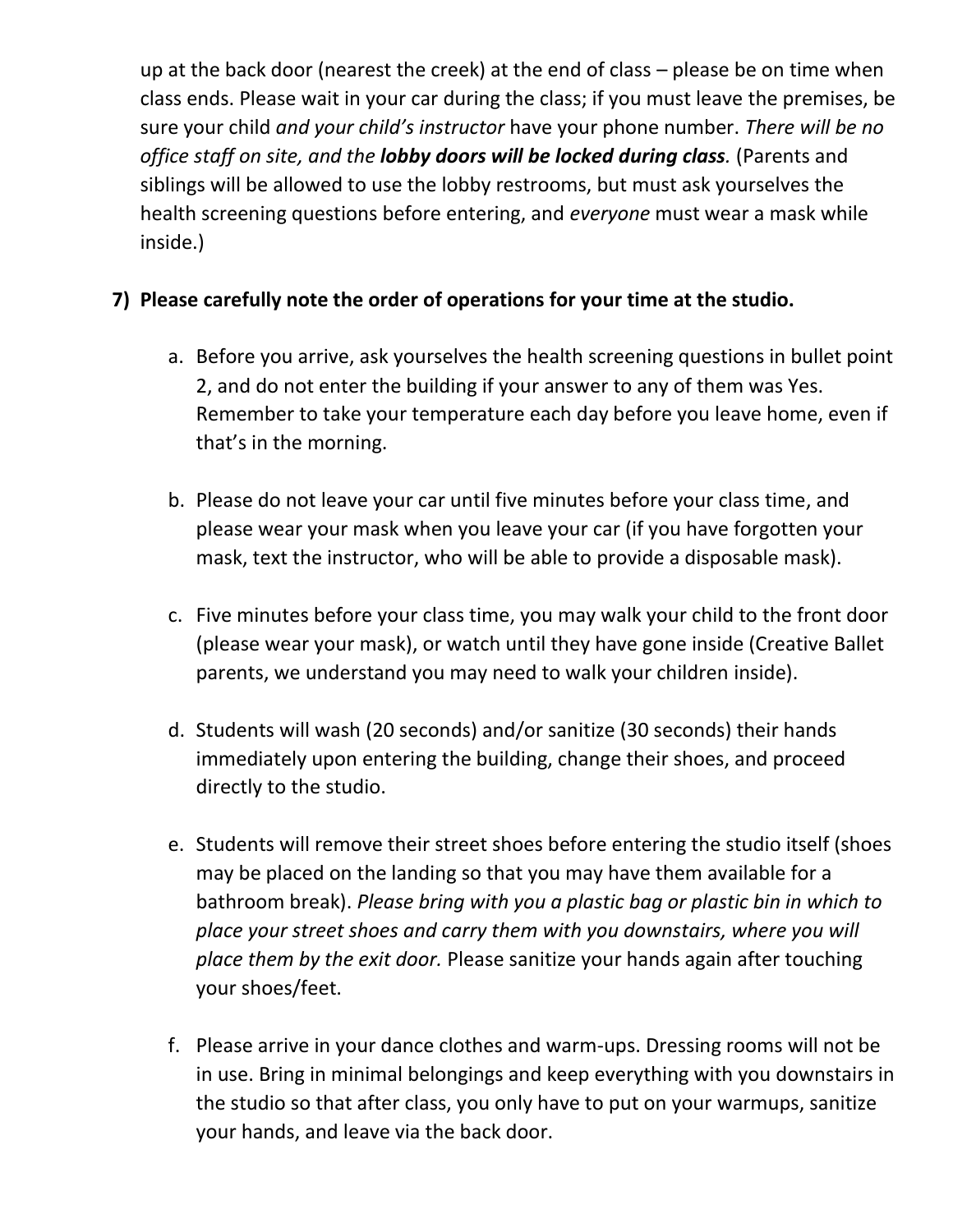- g. Spaces will be marked on the marley and at the barres, and will be at least 6 feet apart. Each student will stay in their own marked space. Teen/Adult ballet classes (in which students wear ballet shoes) may include some across the floor combinations, wherein a line of distanced dancers will move across the space, maintaining their distance from one another even while queued to cross to the other side.
- h. At the end of class *(classes will end 5 minutes before the stated end time),*  students may use the restroom if needed, wash their hands, or use hand sanitizer (there will be some provided at the back door). You may be asked to wipe down your barre with a disinfecting wipe.
- i. Students will replace their shoes at the far side of the studio and exit via the back door (nearest the creek). Please tell your teacher when you are leaving the building, so she can watch you to your car. Or, parents, you may also walk up to the back door to pick up your children (please wear a mask if you do so). *Parents, it is crucial that you be on time to pick up your children.*

*\*\*No one (no student, no parent, no sibling) may hang out in the lobby or in the dressing rooms.* We are asking dancers to arrive in their dance clothes and warm-ups; dressing rooms will not be in use. After class, put on warm-ups and shoes, sanitize your hands, and leave via the back door. We would like to have very minimal traffic going from the studio back into the lobby once the class has ended, as new students will be coming in the front door. Classes will end 5 minutes before the stated end time, so students can wash/sanitize their hands, retrieve their belongings, put on their shoes, and leave via the back door, where parents will retrieve them. If your class starts at 6:30, please do not come inside until 6:25. *This means, parents, you must be on time to pick up your children at the back door. And we ask that all dancers and parents be responsible for themselves and follow the rules carefully. Remember to ask yourselves the health screening questions in bullet point 2, and do not enter if your answer to any of them is "Yes."* DO tell your instructor if you are leaving the building, as *there will be no office staff on site* to watch you to your car.

**8) Feel free to use the A/C or open the windows while you are in the studio. Before you leave, close the windows, wipe/disinfect the latches, and wipe/disinfect the A/C buttons. Feel free to use the fans, but disinfect the touchpoints before you leave.** Avoid propping open the door to the parking lot, because we don't want birds/bugs/rodents to make their homes inside.